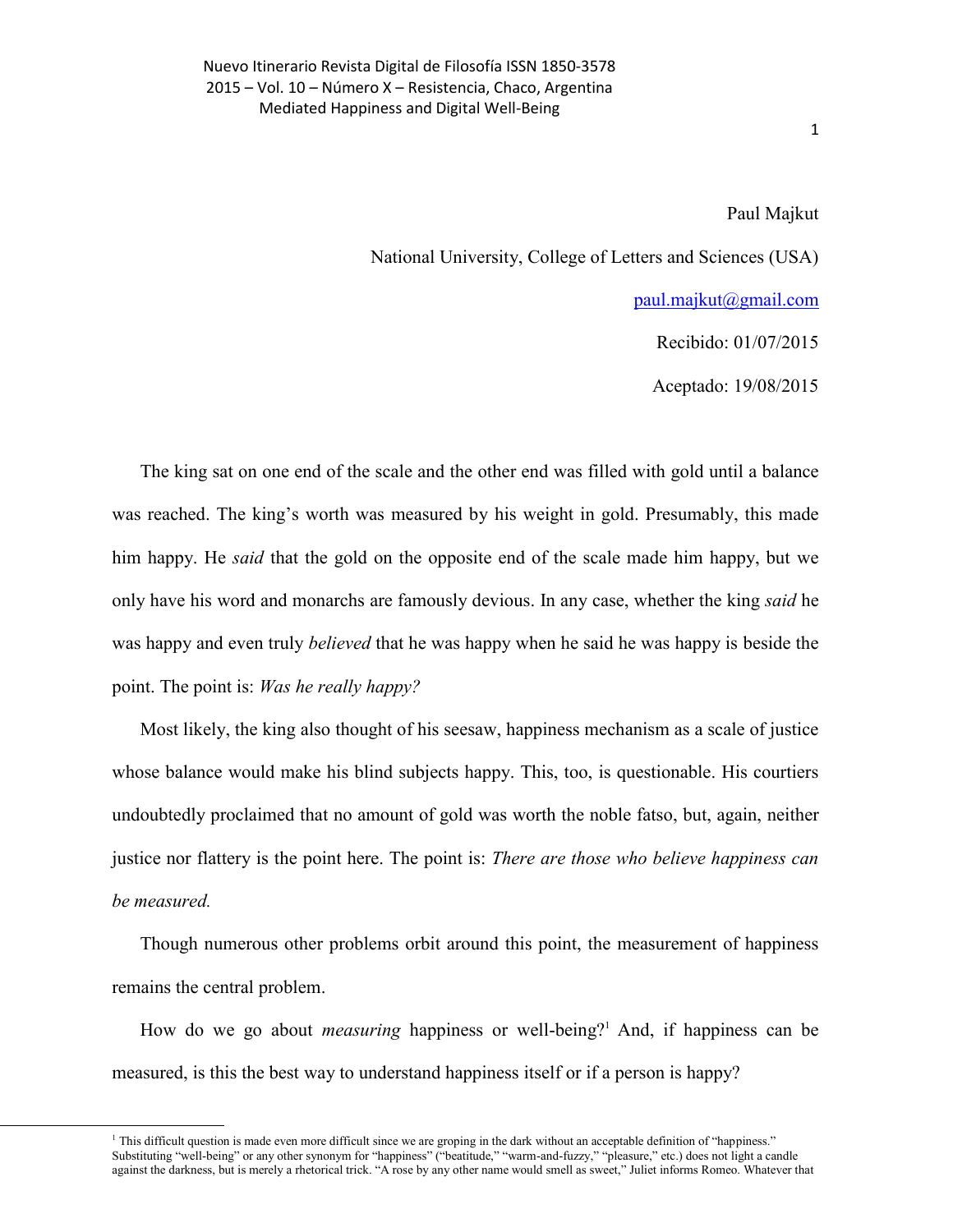Is it possible to measure happiness? If happiness is a *subjective feeling*, how does an outsider get to it in order to do the measuring? Barring the unlikelihood of telepathic communication and mind reading, let's stipulate that adequate knowledge of another person's happiness can only be acquired *indirectly,* ordinarily by *asking* a person what makes him or her happy or observing various, non-verbal reactions.

We need to be very clear on this at the very beginning. To repeat the obvious, the measurement of subjective happiness is a replacement of knowledge of the subjective *feeling* of another's happiness itself by his or her *expression* of happiness. We are forewarned. A sleight-of-hand, intellectual trick later on in this discussion that equates *feeling* and *expression* is not acceptable. Perhaps happiness *only* exists in its expression, which is a fascinating possibility, but we leave that for another time and place. For the moment, we limit ourselves to consideration of the subjective feeling of happiness and its expression.

Inarguably, questions that seek to get to an understanding of another person's happiness by soliciting and recording his or her *expression* of happiness are once removed from the answerer's subjective happiness.

The problem is even more complicated when we look at the expression of happiness in its own terms. Two seemingly insurmountable problems arise when we deal with a person's expression of happiness.

First, unlike subjective feeling, expression is open to the possibility of deception. The subjective feeling of happiness is open to self-deception, of course, but the outsider has no

word may be, can an eidetic abstraction (in this case, "happiness") be squeezed out of existential experience? A philosopher on Jonathan Swift's floating island in the clouds, Laputa, in *Gulliver's Travels* busied himself with a project for "extracting sunbeams out of cucumbers." I suppose that we, too, could manhandle our discussion of experience of the real world so that it yielded an abstract, hot-house, eidetic flower that we call "happiness." Even so, we hear Spinoza whispering in our ears, "The concept of a dog doesn't bark."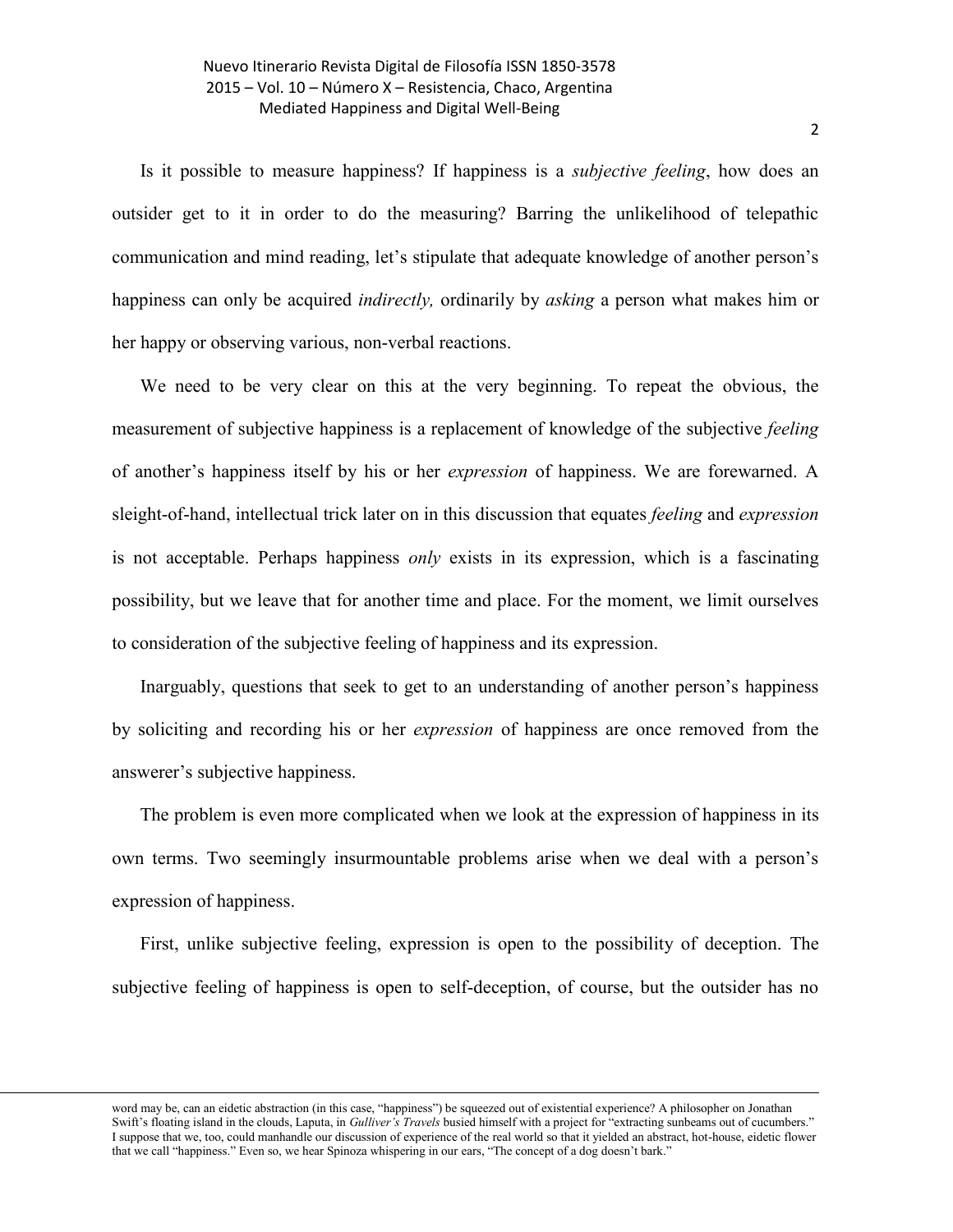more access to this deception than to the Other's subjective feeling itself. Another fascinating possibility, but not one we have space for here.<sup>2</sup>

Expression is intersubjective, not subjective. Feelings are subjective. As uncomfortable as it makes us, people can lie about their subjective feelings ("I love you," "I believe you," "I think you are beautiful," etc.) — including whether they are happy or not. Psychometricians and statisticians believe they have additional, corrective questions that account for deception. They accept that *reiteration* of a question in a different form is a way of checking the veracity of the person answering deceptively. These researchers fail to recognize that what they hold as a corrective for their own methodology, *variable reiteration* of a question*,* can also be the tool of the deceiver. Reiteration belongs to all. A deceiver is a clever rascal and always has a backup lie if he or she is worth his or her weight in gold.

Lie detectors and the art of reading facial microexpressions, as well as questionnaires, have also been offered as quantifiable, objective methods to alert the researcher to deception. But if we accept either procedure (and courts have determined that these methods are not fullproof, therefore are unacceptable in the eyes of the law), we must admit that they only *note the possibility* of deception. Though advocates of these methods maintain that their possibilities are probabilities, it cannot be argued that they uncover the truth. Recognizing deception does not uncover truth. Those who practice these popular, "naïve" arts should know that the subjective kernel inside of the objective, deceptive shell may be another deception.

Second, since the expression of happiness in a sociological or psychological survey is an answer to a question, it is a *reflexive expression*, a reaction. It is not a *spontaneous expression* of unsolicited joy, that is, happiness. For example:

 $\overline{a}$ 

<sup>2</sup> I have dealt with this possibility as inherent in the antagonism between the transcendental and existential egos elsewhere. See: *"*The Selflessness of Transcendental Deception," *Deception: Essays on Deception.* Zeta Books. Bucharest, Romania, August, 2010. 175-198.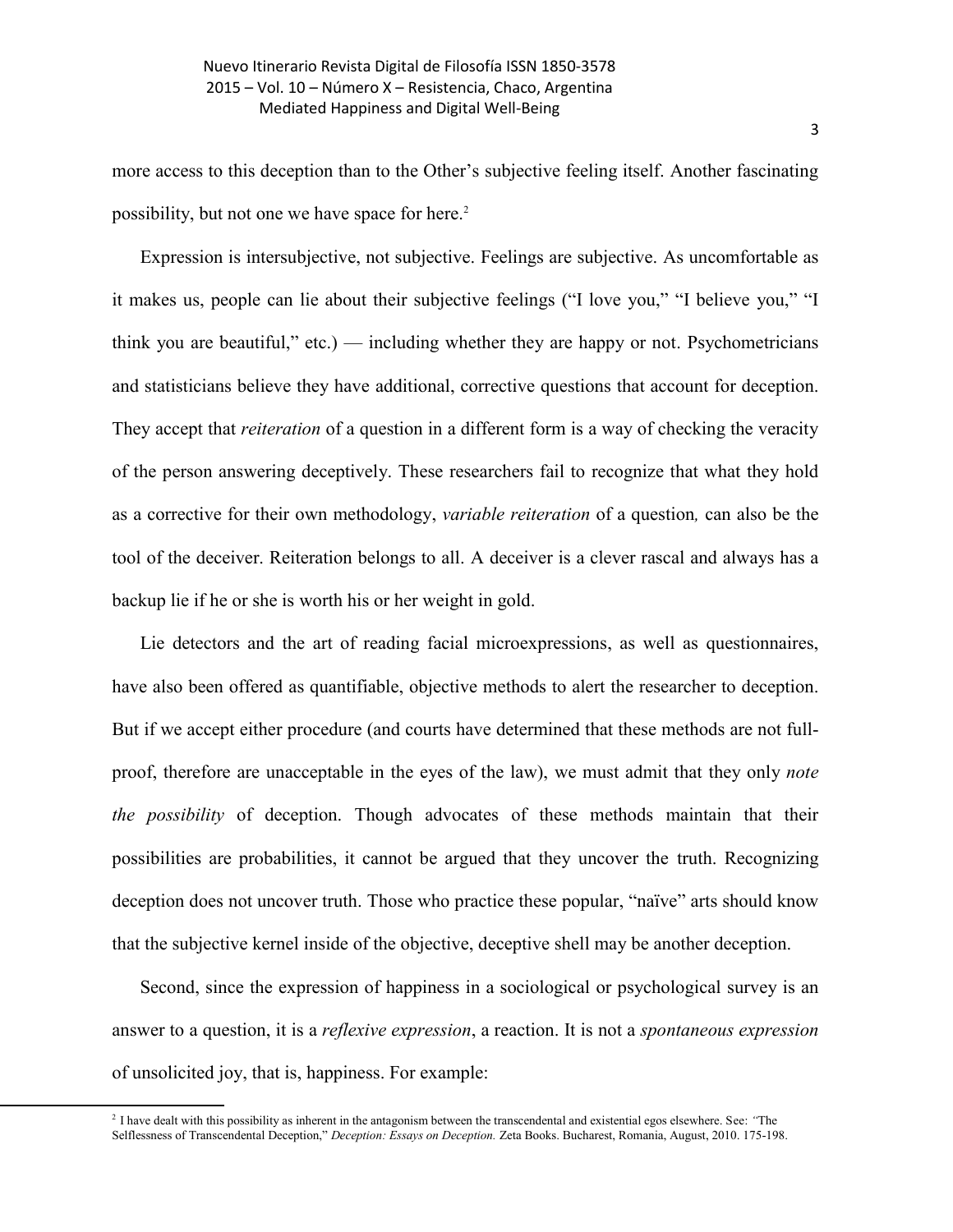Question: What makes you happy?

Answer: My weight in gold.

Clearly, a reflexive expression is not the same as a spontaneous expression. The reaction of a child to her/his mother is not one of reflexive thought. Answering a question on an examination or survey or questionnaire is not the same as an unplanned, non-reflective response. Further, spontaneous expression of happiness or joy may not be one that is uttered. It may take the form of a kinetic reaction without words: a smile, a sudden brightness in the eyes, a disclosure of joy in bodily comportment, and so on, and non-linguistic responses to situations that appear to elicit happiness may be too subtle to notice by the social scientist or, if uttered, a spontaneous reaction of happiness often comes not as a grammatical statement of subject and object, but as a pre-linguistic, discourse-breaking grunt or squeal or exclamation: "Oh, wow!" "OMG!" "Oooo!"

Making surveys to measure subjective feelings (in this case, happiness) attempts to *objectify the subjective,* a fool's errand, at best—a devil's details, at worst. Objects can be measured; subjects cannot be measured. Subjects are ineffable; all objects are objects of knowledge. But the reduction of happiness to answers or *expressions* of subjective happiness is essential in the *quantitative* methodology of bourgeois, analytic social science. These static sciences have no other recourse than quantification and, ultimately, the collection of *Big Data.*

In order to objectify anything, that "thing" must be *countable.* Answers given in surveys of subjective happiness must be collected and collated before they can be analyzed. Since the questions that psychometricians and social scientists collect are themselves wooly (as we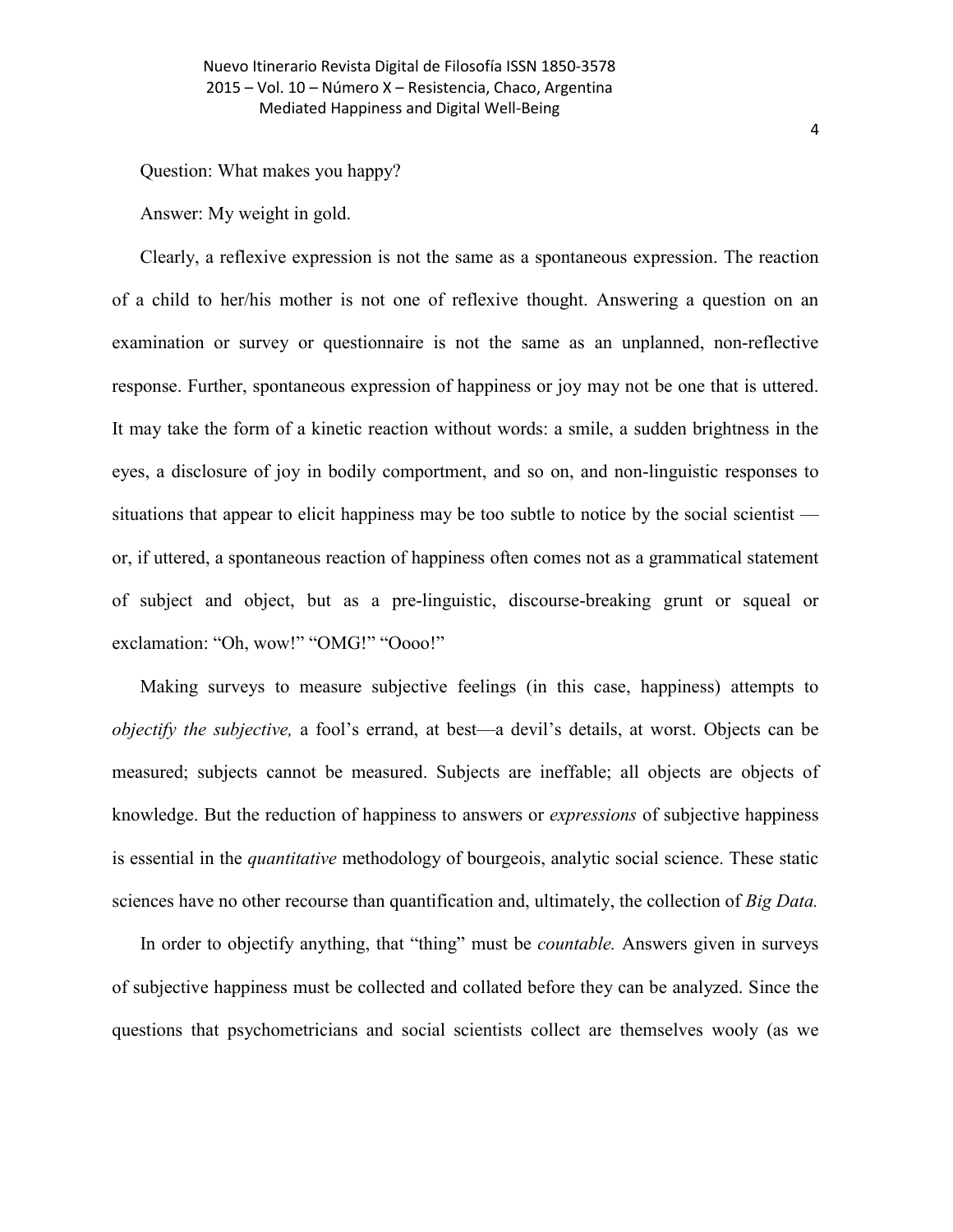know from their embarrassing history of fraud, racism, and mad-scientist obsession with certitude<sup>3</sup>), their answers must be coerced into a reasonable discourse.

I say a "fool's errand" for at least two reasons.

First, quantification of the subjective is impossible because the subject is *the knower*  (*cogito)* by definition; the *knower* of all things—not what is known (*cogitatum*). The knower of all things known cannot be known. The subject-as-subject can only be known by the Other when it is converted into an object, which seems to justify qualification of the feeling of happiness. Of course, when the subject is objectified, it is no longer a subject. The "knowable" subject has been transformed into a knowable object that reflects or responds to the quantifier's inquiries.

Second, questions used to elicit answers about subjective states of happiness are themselves open to critical analysis in terms of their appropriateness, prejudices and blind spots, and so forth. "Objectivity" and, more importantly, *critical thinking* demand that the questioner be questioned. But this is an endless interrogation. Those who quantify subjectivity often consider those who question their methodology as annoying harpies. They become frustrated with interlockers who keep repeating to every objective clarification, "What does that mean?" The quantifier even becomes angry and, in a last defense of the indefensible, dismissive. Those of us who question the questioner believe that questioning the question is an *intellectual right given to us by the questioner who introduced questioning as a methodology.* What is good for the goose is, after all, good for the gander or, to invoke another long-established philosophical principle of argumentation: freely asserted, freely

l

<sup>&</sup>lt;sup>3</sup> As in fraudulent studies of another subjectivity, intelligence, which reduces "smartness" (the popular culture synonym for "intelligence") to a quantifiable quotient (IQ): Sir Cyril Burt, an educational psychologist, disgraced for his fraudulent twin studies that argued the heritability of IQ; Arthur Jenson's racist psychometric research that argued for the genetic transference of intelligence; William Shockley, the beanbag engineer, who advocated sterilization for those with IQs under 100 and who donated his sperm so that humanity could be recreated in his image; countless eugenicists and quantifiers in our own time, not only Nazis, who treat ideas as though they were beans to be counted in their collection of "Big Data." The bean counters of the world apparently enjoy their work.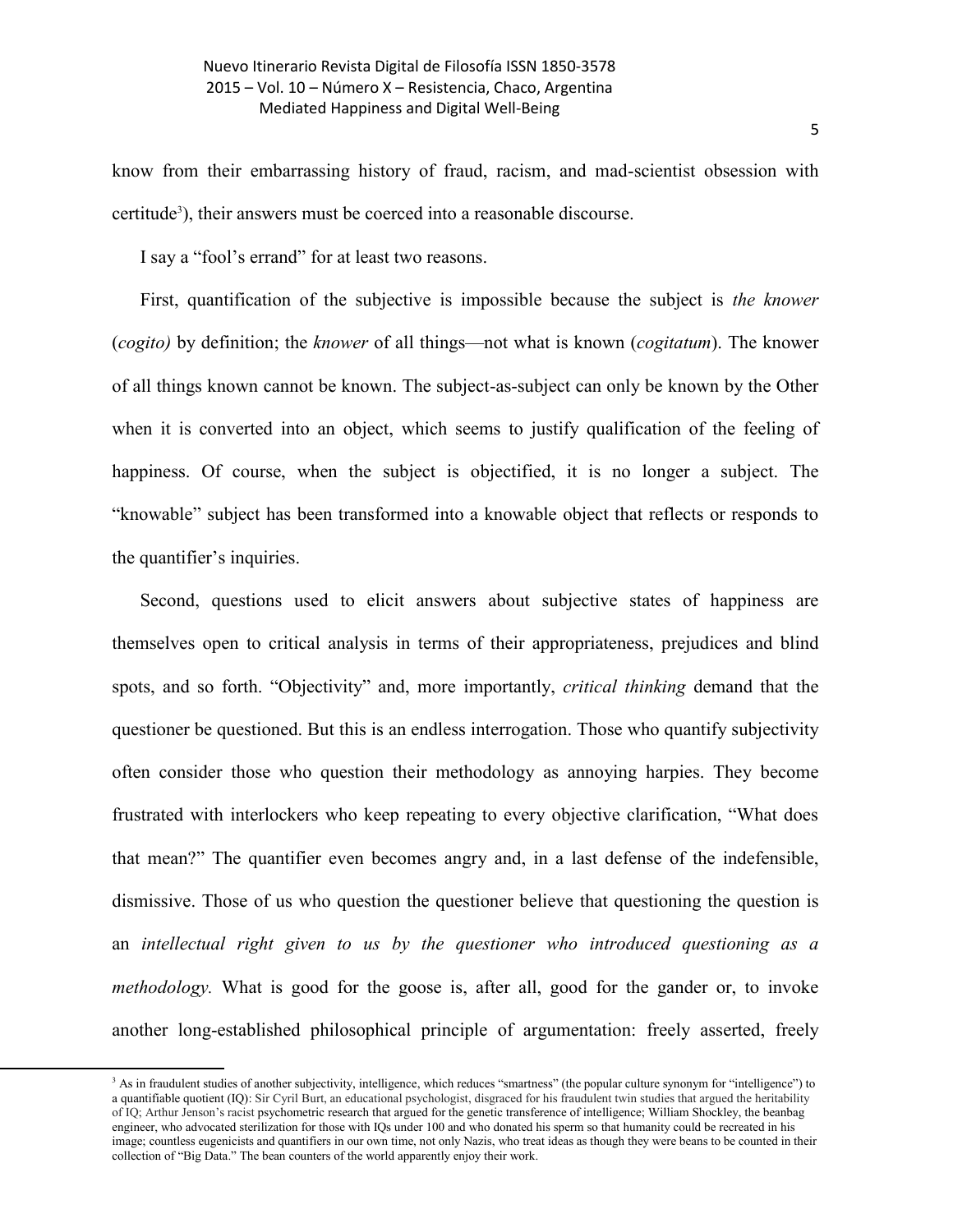denied. The problem is that a Socratic question if not at all the same as a question on a psychometric survey. Socrates was nicknamed "the gadfly." His questions were meant to annoy.

At what point the qualitative is transformed into the quantitative or the quantitative into the qualitative is a question that remains, but, like the interesting idea mentioned above that happiness *may only exist in its expression*, we again leave this discussion to another forum.

Disagreement on methodologies would be little more than academic bickering if *policy* and *action* were not to follow from the quantitative method of bourgeois social scientists, but often their findings are accompanied by a call for policy decisions that involve the public economy. In the digital age, this means making people happy by spending more and more public and private money to buy software and hardware *to make* them happy. <sup>4</sup> As a consequence, not only are we faced with algorithmic idiocy, "likes" and "dislikes" that cast the unaware into depression, but *the quest for happiness is recast as consumerism*, as a question of the marketplace, of "free market" capitalism. Corporate digital profiteers, then, are happy, but as my grandmother used to say, "When fools have money, merchants are happy."

Neo-Luddite that I am, allow me to enumerate a few dangers of uncritical quantification, especially in its current digitalized form—and address the possibility or impossibility of happiness in the digital age.

## *Technologism*

l

In a recent review in *The New York Times,* Leon Wieseltier delineated the danger of digital "technologism." Technologism, he explained, is the *ideology of technology*, not the

 $^4$  Digital gamification has been proposed as a cure-all to human woes in health, education, finance and budgeting, romance, etc., and the greatest game is shopping.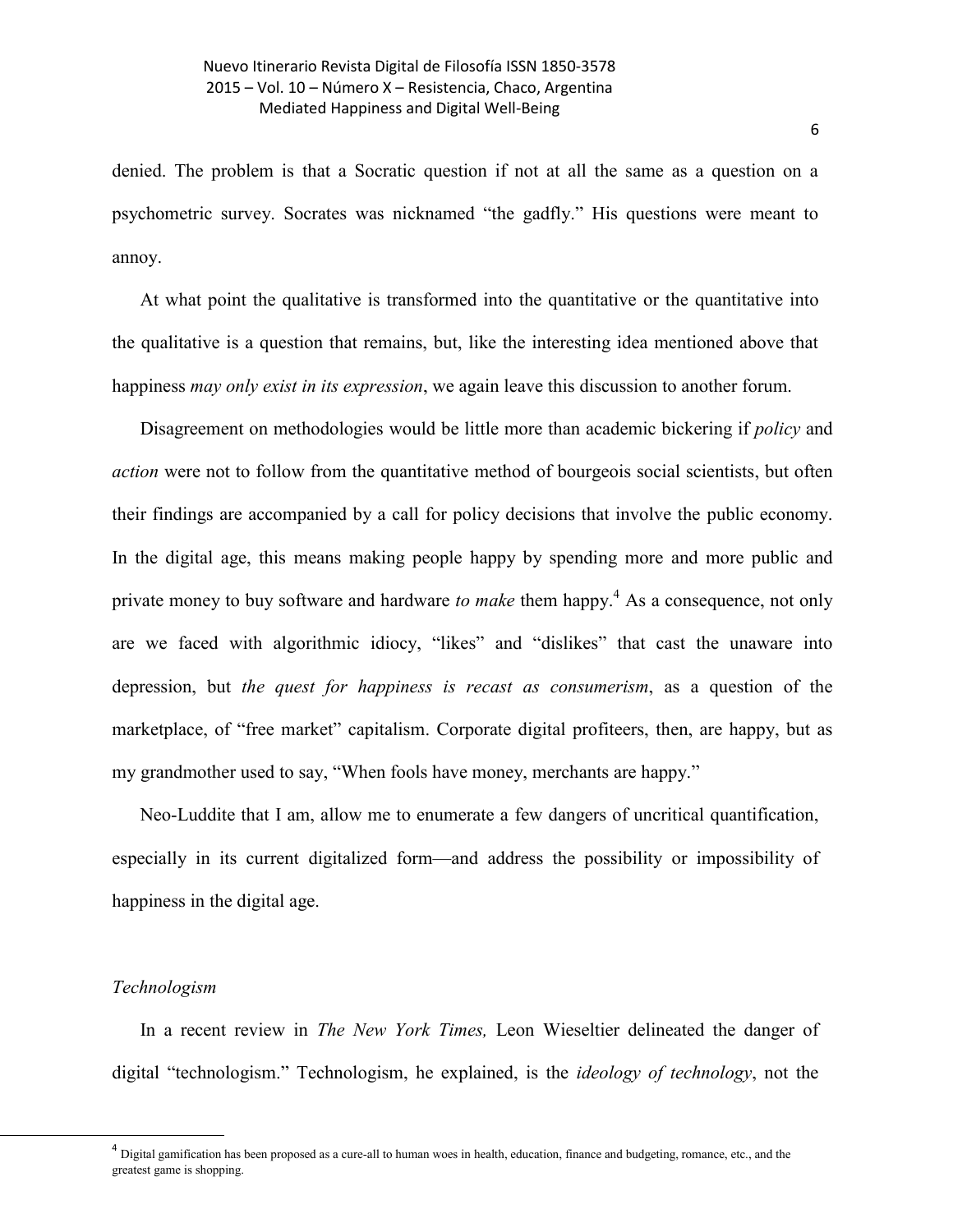tools themselves, some of whose agency is well-intended, some mindlessly invented for the sake of invention itself, and many specifically designed as tools with bad intentions in mind.

Some of us have never accepted the possibility of going "beyond" good and evil and consider *ethical happiness* a worthy goal that is itself "beyond" the reductionism of personal perspectival and cultural constructions. For us, it is not so much going "beyond" ethics in the Greek sense of "meta-," but one of *reaching* an ethical goal. We may have that debate later on at a house party hosted by [Nietzsche](https://en.wikipedia.org/wiki/Friedrich_Nietzsche)—the kind of dinner party Luis Buñuel portrays in *The Discreet Charm of the Bourgeoisie—*where we come to understand that ethics and politics (ethics writ large) are not a matter of talking but one of doing.

Wieseltier laments, "Economists are our experts on happiness! . . . Quantification is the most overwhelming influence upon the American understanding of everything!"<sup>5</sup> If something can be quantified, it can be counted, and if it can be counted, it can be bought and sold. But the arbitrary assigning of a price or number to what would be quantified does not mean that that price or number reflects the worth of that thing. Is ethical worth determined on the "free" and open market?

Specifically, one fundamentalist school of economics prevails in the United States—and, by extension, the rest of the world if it can afford the ideology: "free" market capitalism, the Austrian School and its offspring, the Chicago School. Of immediate concern, philosophers must be suspicious of the historical involvement of phenomenology and hermeneutics with fascist political-economic, ideologies easily found in Paul de Man, Alfred Schütz and his mentor, the Austrian fascist, Ludwig von Mises, and of the anchorite of the Schwarzwald, Martin Heidegger, among others.

<sup>7</sup>

 $<sup>5</sup>$  In the past, I have argued that we live in "the Supermarket of Everything." (Monster, 26)</sup>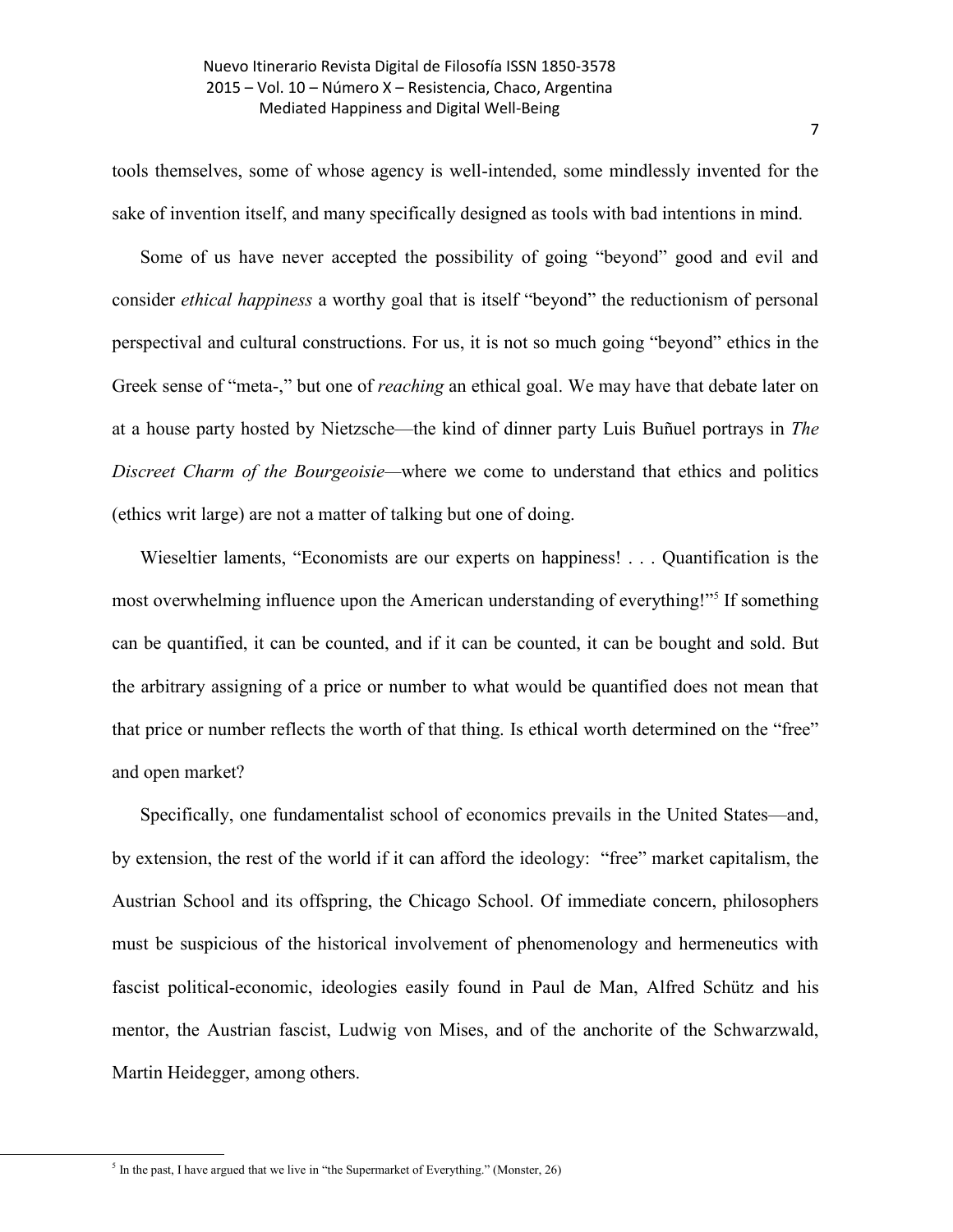# *Mediated Happiness* ("Well-being")

 $\overline{a}$ 

Can happiness be mediated or is the term nonsensical, one beyond capture by the question, "What is happiness?" Let us restrict our attention to *digital happiness*—or, better, the *possibility* or *impossibility* of digital happiness—that is, *hyper-mediated* happiness.

This is a doubly difficult study because not only does digital, hyper-mediated experience demand close attention to the technological limitations and distortions of the medium. <sup>6</sup> These defacements are inherent in the digital tool, but we must also give attention to the contentious concept of "happiness" itself.

We may consider *mediation* in different and contradictory ways: as game-playing, as a noetic modality of consciousness (like calculative reason, memory, imagination, and so on), even as an addiction, but to find in it a vehicle to convey happiness is to overstate the usefulness of a digital tool. Even if we accept ourselves as humans in the strictest Marxist sense as *Homo faber* ("man the tool-maker"), we posit this "maker" not as a construction worker or engineer or subcontractor of happiness, but as an Aristotelian "poet" (*poetes* in the original sense of a "maker" in the Stagirite's *Poetics*)*.*

As such, we locate *happiness* in the "creative maker," not merely in what is made, and we are reminded of Aristotle's suggestion that politics is "ethics writ large" and that *Homo sapiens* is *zoon politikon*. The ethical good is a creative activity, not an act of emotional bricolage. As a consequence, when we speak of "man" in the sense of *Homo faber*, the notion "post-human" is not applicable. The term and concept "post-human" can only have meaning and, in my view, be productively used in reference to the Early Modern or Renaissance sense of "human" and *humanism*, which serves as an historical pivot, not in reference to other ideas

<sup>&</sup>lt;sup>6</sup> I prefer to call them media *defacements*, following a notion of the Oxford scholar of medieval manuscripts and early print, Alfred [William Pollard.](http://www.amazon.com/Alfred-William-Pollard/e/B00MMAALBY/ref=dp_byline_cont_book_1) See: *Smallest Mimes: Defaced Representation and Media Epistemology.*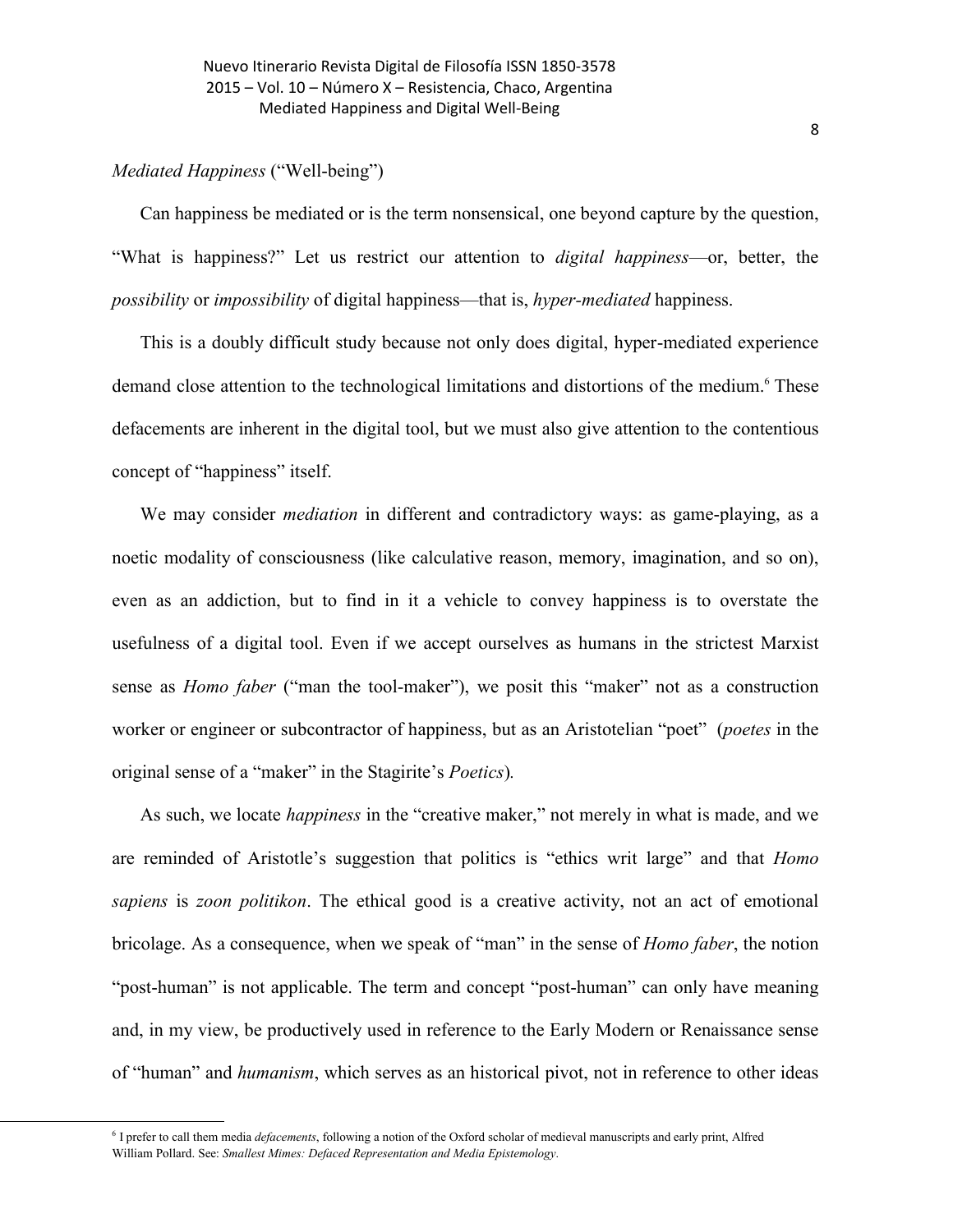of "man" (*Homo sapiens, Homo ludens, Homo symbolicus,* etc.). "Post-human," therefore, is a variety of *human.* Above all, it is a term created within the modernist historical narrative

In what sense can happiness be mediated? Can happiness be digitally mediated?

If we avoid the truism, argumentum ad absurdum, that reduces all life and experience to inescapable mediation (the air is a medium, a psychic is a medium, the skin is a medium, ad nauseam) and accept a common-sense use of the term "mediation" as "in-between-ness" and, further, regard digitalization as hyper-mediation, that is, excessive mediation (mediation of mediation of mediation ad infinitum), we understand mediation as the distance between (a) a subject and a subject, (b) a subject and an object, or (c) an object and an object (if the subject has been quantified and, therefore, itself transformed into an object). In consequence, we understand this "distance" as a barrier placed between the subject and the subject (intersubjectivity).

We question whether happiness is in any sense mediated or is, rather, *im-mediated—*that is, *not mediated, spontaneous,* a state-of-affairs that is acting or being without the intervention of another object, cause, or agency. Happiness, in this case, is [direct](http://www.merriam-webster.com/dictionary/direct) experience, not indirect*.*

Digital mediation is an extreme form of mediation, hyper-mediation, in which *intersubjectivity* is replaced by interobjectivity. The interactivity of interactivity-asinterobjectivity should not be conflated with interactivity-as-intersubjectivity: You click this digital object (a "button") and you are taken to another website. In this case, interactivity becomes a mechanical process of I-do-this-and-it-does-that-in-return. I put a penny in the gum machine and the gum machine gives me a gumball. To study this phenomenon, we must properly give attention to its technology, specifically, the ways in which a medium limits and distorts human relationships. In another place, we may study the phenomenology of gumball machines.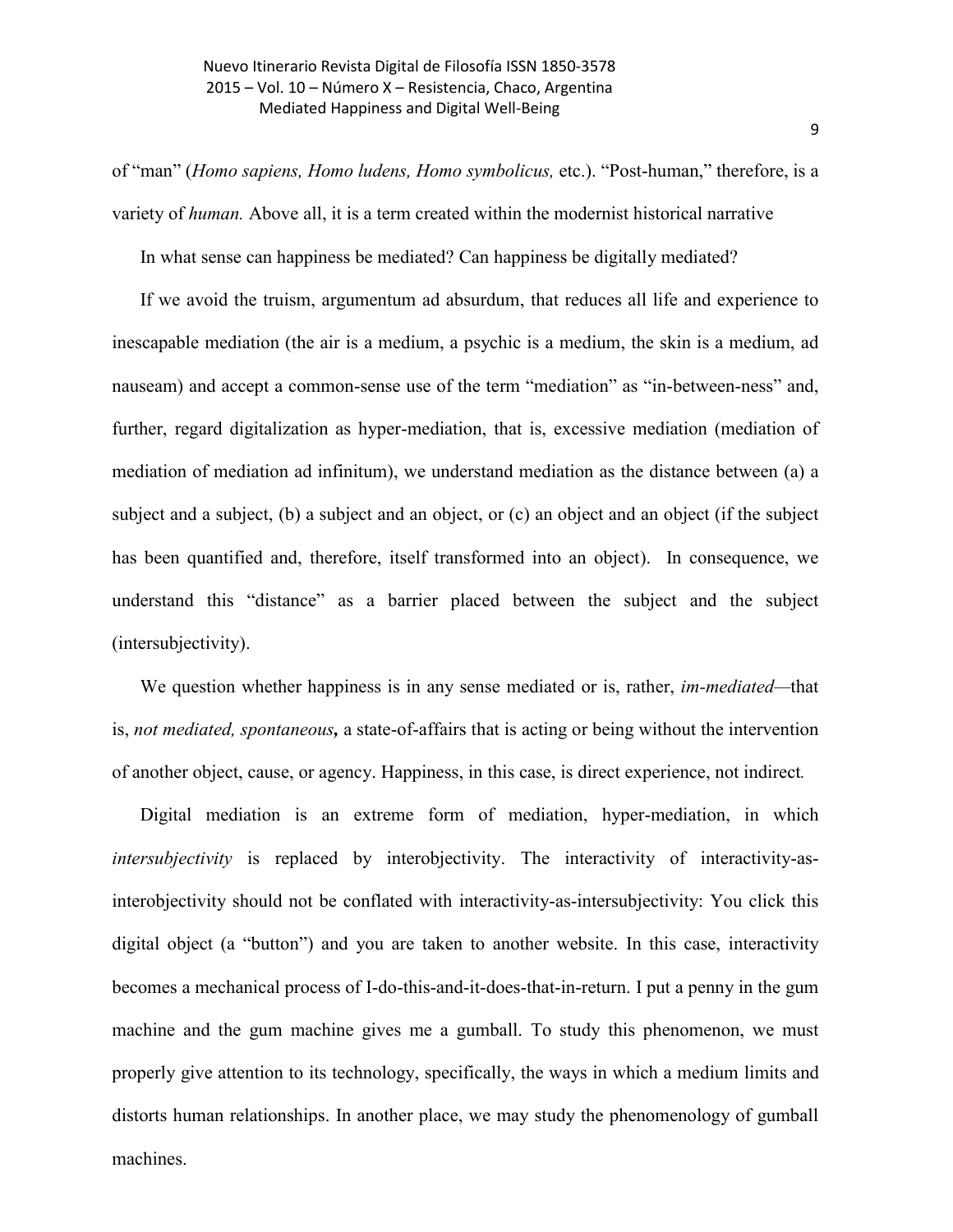It follows that the necessary and *im-*mediate foundation of empathy/love, the intersubjective bridge that unites subjects, is destroyed or blocked by digital interactivity.

## *Big Data*

l

Big Data is a misleading concept employed by those who promote quantification as a way of knowing the happiness of another. The term is nonsensical. Quantification is counting. Objectified data is composed of "bits" of information to be counted, but the numerical representation of "objective" reality (quantified happiness, in this study) is infinite, as are numbers. There can be no "big" data, only ever-expanding *bigger* data in an insatiable and infinite quest to quantify all aspects of reality. What is quantitatively *big* today is numerically small tomorrow. There can be no *big data*, no biggest number—only always *bigger data.*

Observations of these dangers inevitably warn us of a tangle of epistemological and ontological digressions, but also lead us out of the metaphysical labyrinth of quantification and back to the reality of the economic world, that most abstract yet concrete of phenomenon, not as a matter of quantifiable existence but one of the quality of life.

My discussion here is a follow up and reaction to a recent trip to Israel, where I serve on the Steering Committee of the UNESCO Forum on Digital Well-Being.<sup>7</sup>

At the forum, some agreed that happy faces reflect digitally-happy idiots, consumers obsessed with commodity fetishism and what Max Weber described as the "ostentatious display of wealth," whether true riches were behind the wealth or not or whether the display

<sup>&</sup>lt;sup>7</sup> "Well-being," incidentally, is inexplicably used as a synonym for "happiness," but both are sloppy terms open to wildly subjective speculations of the sort prized by those who find hermeneutic ramblings entertaining.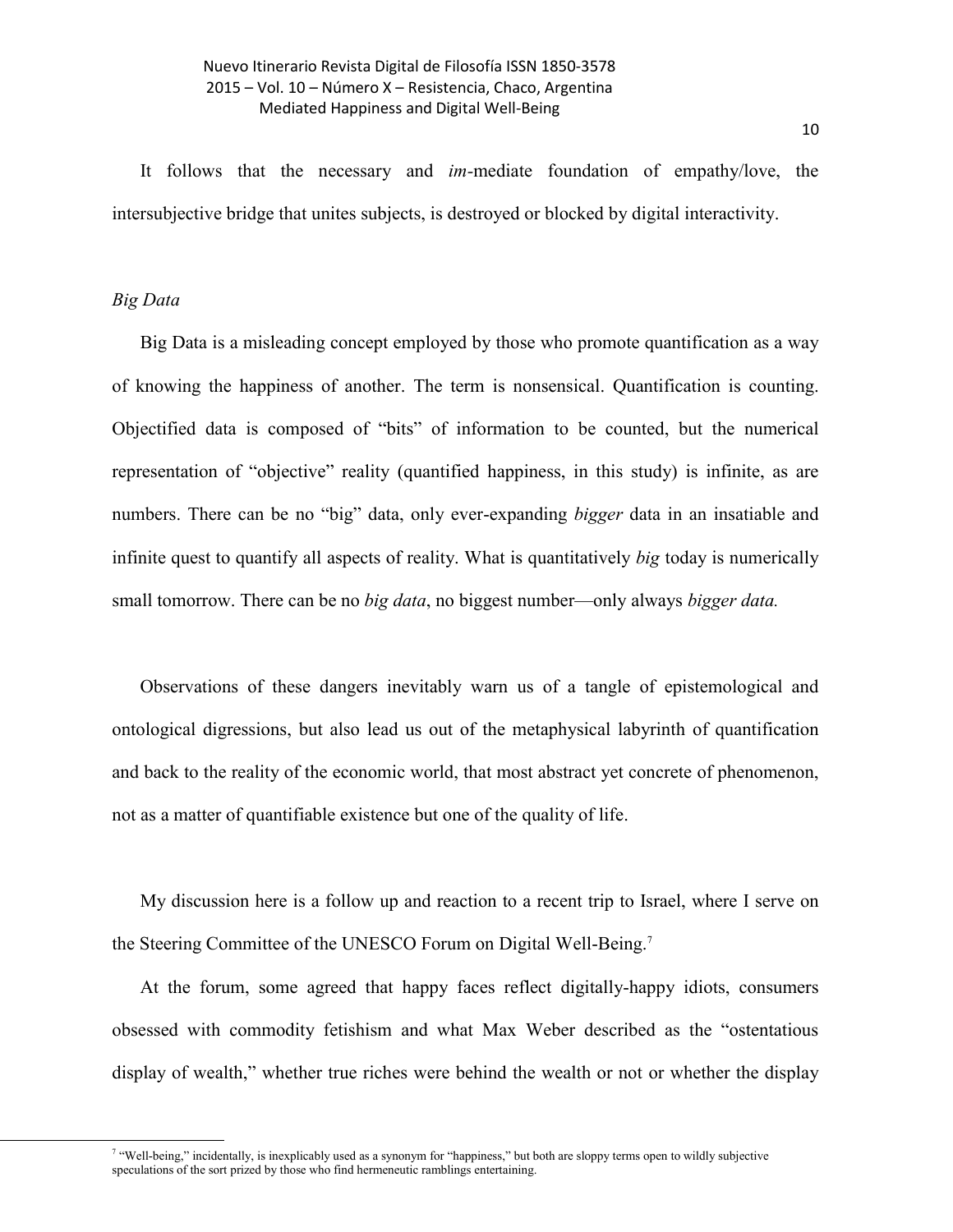was a petit-bourgeois pretense of "keeping up with the Jones." Of course, consumerism, in its many historical forms, is a form of quantification. $8$ 

Marx discusses this social phenomenon in detail in "Money and Commodities" and "Commodity Fetishism" in *Capital*:

A commodity appears, at first sight, a very trivial thing, and easily understood. Its analysis shows that it is, in reality, a very queer thing, abounding in metaphysical subtleties and theological niceties.

He speaks of "the mystical character of commodities," this most abstract yet concrete of things, a unity of opposites. No longer interested in German idealism or Hegelian metaphysics after *The German Ideology* or in French political philosophy after his exchange with Proudhon, Marx has become an English philosopher, a follower of Adam Smith: metaphysics to politics to economics (political-economy).

Which brings us to Ned Ludd. Who was Ludd and what is his connection to technology and digital happiness—and why am I a philosophical neo-Luddite?

Although the origin of the name "Luddite" is uncertain, a popular theory is that the movement was named after [Ned Ludd,](http://en.wikipedia.org/wiki/Ned_Ludd) a youth who allegedly smashed two stocking frames in a textile factory in 1779. His name is now emblematic of machine destroyers, but this is unfair to a character who has more in common with [Robin Hood](http://en.wikipedia.org/wiki/Robin_Hood)—both said to have lived in [Sherwood Forest](http://en.wikipedia.org/wiki/Sherwood_Forest)—than a bomb-throwing anarchist.

Ludd was not a technophobe, nor are neo-Luddites.

 $\overline{\phantom{a}}$ 

The first factories of the industrial revolution that fueled the growth of mercantile capitalism, textile mills, were filthy and disease-ridden places of extreme exploitation of weavers. In reaction to their oppression, handloom weavers burned mills and pieces of factory

<sup>&</sup>lt;sup>8</sup> In my own family, we are generations descended from peasants who descended from serfs, so the form of consumerism that I inherited is *hoarding,* though the impulse to "keep my money under my bed" has been contextualized, because of my present petitbourgeois life, as *collecting,* that is, the accumulation of things (potatoes, onions, money, etc.) at home not because of need, as was the case of my ancestors, but because of class habit.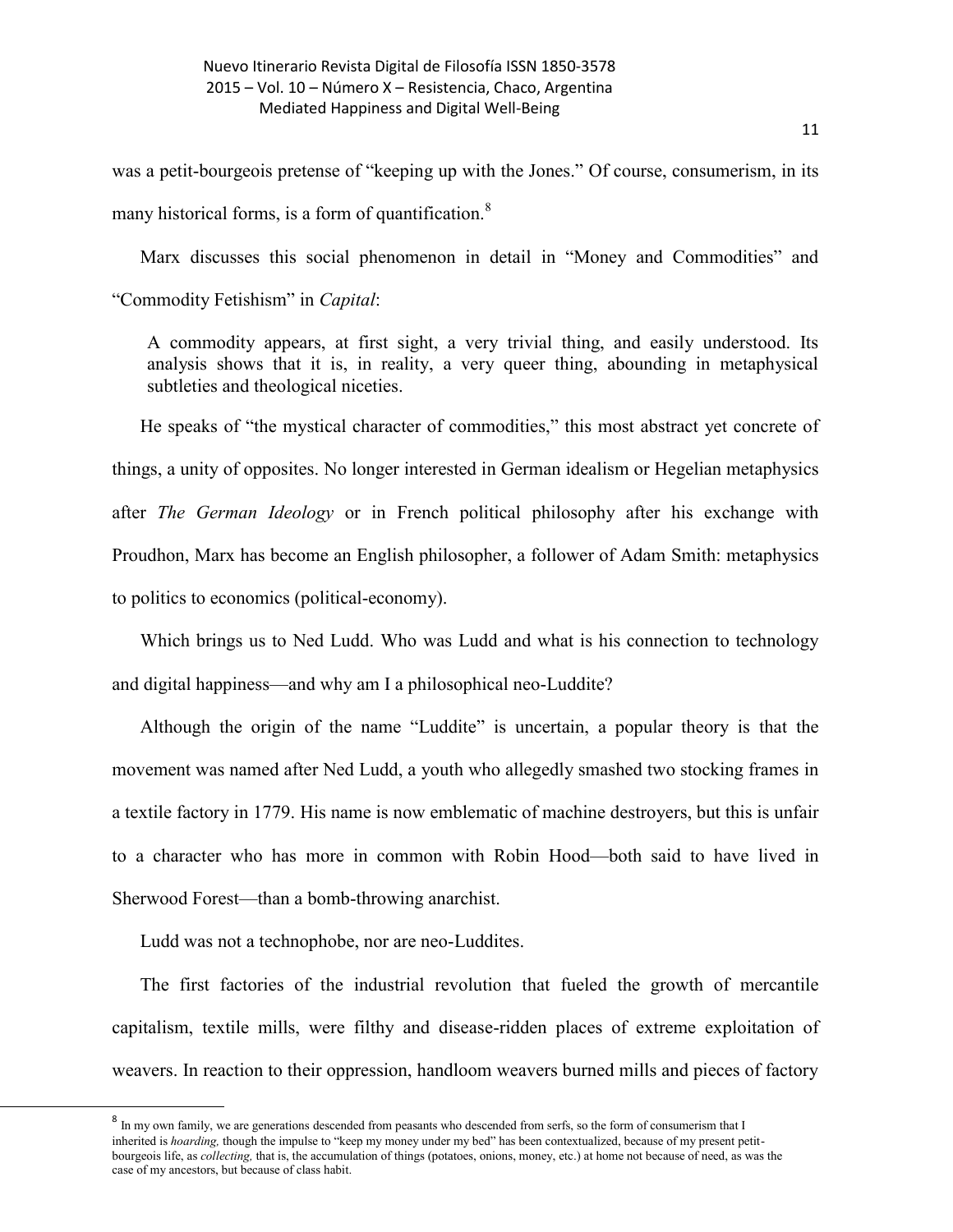machinery beginning in [Nottingham](http://en.wikipedia.org/wiki/Nottingham) and spreading rapidly throughout England. Reaction to the weavers' revolt was swift. The House of Lords passed the "Frame Breakers Bill," mandating the death penalty for offenders. Alone in the House of Lords, the English poet, Lord George Gordon Byron, protested:

But while the exalted offender can find means to baffle the law, new capital punishments must be devised, new snares of death must be spread, for the wretched mechanic who is famished into guilt.

Luddites and neo-Luddites are not technophobes. Luddite destruction of new weaving technology was not aimed at the technology itself, but at the oppression created around the new manufacturing. In other words, the revolt was not against the *means of production,*  machines and technology*.* It is aimed at the *mode of production,* the way labor is organized around that technology*,* that is, capitalist exploitation in what today are known as sweat shops that have been moved to Southeast Asia. In Europe, Japan, and North America, we have our own exploitative machines, digital technology, and the impact of the misuse of digitalization on happiness is profound.

Recently, the term "[Neo-Luddism](http://en.wikipedia.org/wiki/Neo-Luddism)" emerged to describe opposition to many forms of technology. According to the "Manifesto of the Second Luddite Congress" in 1996, neo-Luddism is "a leaderless movement of passive resistance to consumerism and the increasingly bizarre and frightening technologies of the Computer Age."<sup>9</sup>

How does neo-Luddism contribute to an understanding of the possibility or impossibility of "digital happiness"? Is happiness for the neo-Luddite found in the destruction of oppressive digitalization? Are neo-Luddite hackers the Robin Hood heroes of a digital forest, believing that those lost in it cannot see the trees for the forest?

<sup>9</sup> *Le Monde Diplomatique*: https://mondediplo.com/1997/02/20luddites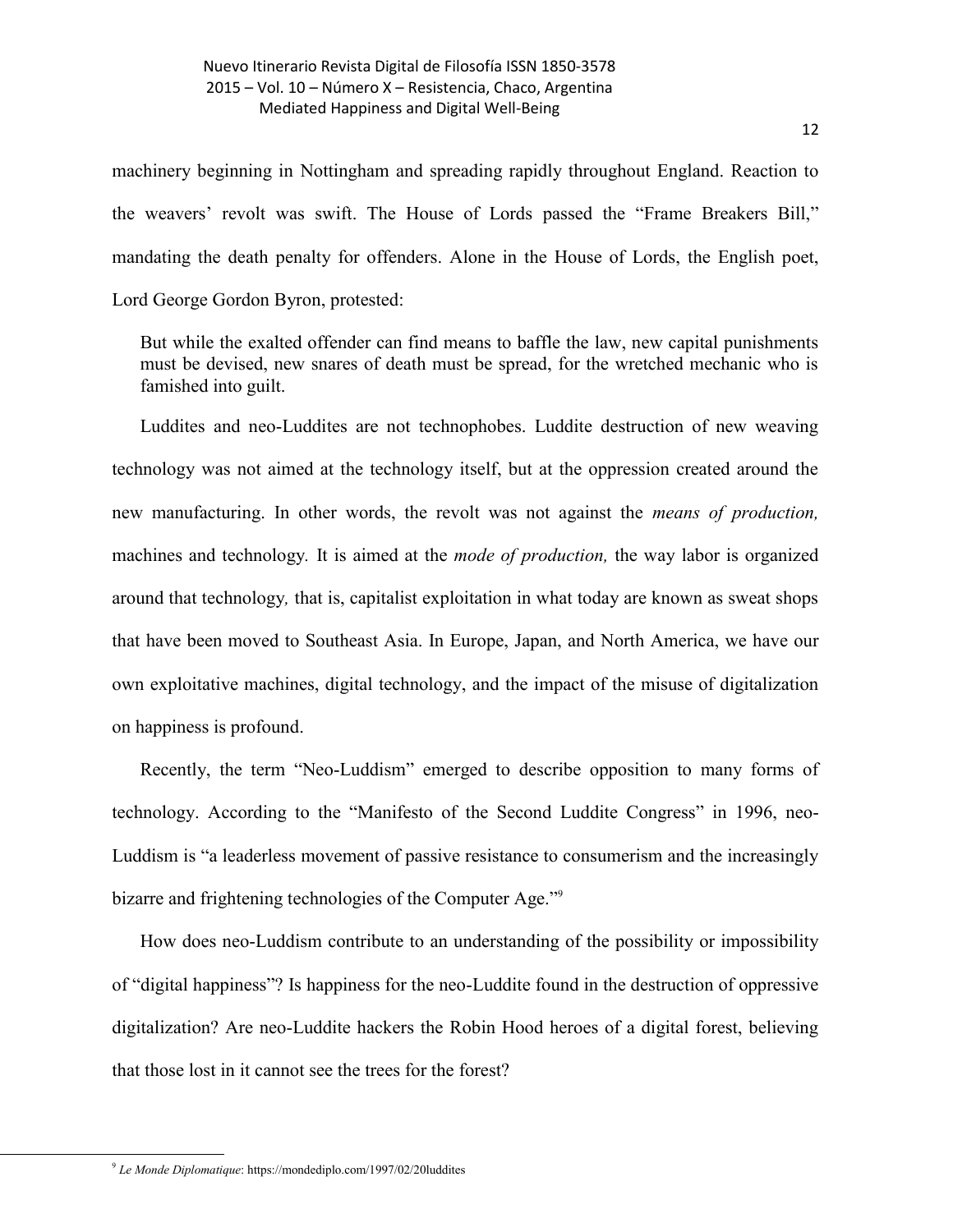The UNESCO Forum of Digital Well-Being, organized by the Israel National Commission for UNESCO and its National IFAP Committee, <sup>10</sup> came at the right time. According to Getachew Engida, UNESCO Deputy Director-General,

We are living through times of incredible changes with new opportunities for addressing development challenges…. But, we are also seeing new digital divides and new forms of exclusion that raise hard ethical questions about balance, rhythm and harmony, indeed, about well-being. So we must give all people, particularly young women and men, the tools and opportunities to ensure that they are not controlled by technology but rather harness its full power for their own fulfillment and the benefit of all. Furthermore, as we look towards the post-2015 period, I think the outcomes of the Forum can help to shape more effectives strategies and frameworks for enlisting information and communication technologies to implement the global sustainable development agenda.

The challenge is great, indeed, but finding digital happiness or happiness *in* digitalization is a task better suited to Sisyphus's hill than a hard- or software shopping mall. We can buy improved digital technology, technology that the flimflam men of the marketplace insist will make us happier, but the only guarantee that consumerism gives is that we will need to buy again. All but algorithmic idiots know that happiness cannot be bought. Nor can [Martin](https://en.wikipedia.org/wiki/Martin_Seligman)  [Seligman](https://en.wikipedia.org/wiki/Martin_Seligman)'s positive psychology, the "science of happiness," do much to alleviate human suffering. It is not neither new nor surprising that pseudo-science is shamelessly invoked by salesmen to shore up wild claims. "I'm OK. You're OK" is a rather brave tonic in the face of misery experienced or caused.

Increasingly, studies find digital cyberspace a place of isolation, loneliness, narcissism, and violence (*Cf.* Bruckman, Gelder, Michals, Trebilock, Turkle). These disorders are perhaps demonstrative of contemporary hi-tech society in general, but another explanation is that the troubling consequences of sophisticated technology are rooted in an epistemological inability

<sup>&</sup>lt;sup>10</sup> Along with the Department of Education of Ben Gurion University, the Sammy Ofer School of Communication at the Interdisciplinary Center, IDC Herzliya, and the Open University of Israel. The Forum was held from February 17-19, 2015 in Beer Sheba, Israel.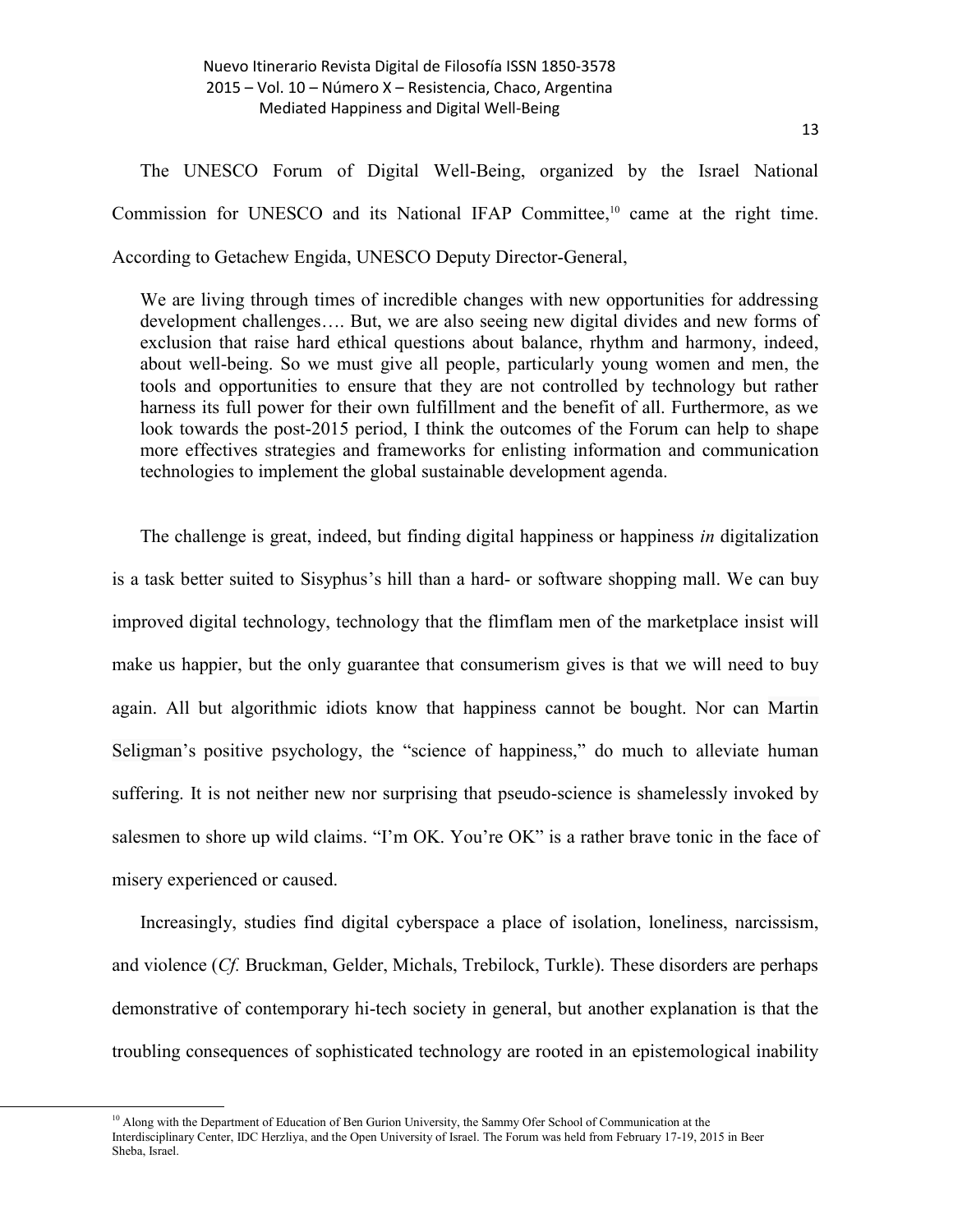inherent in the medium to convey empathy, a medium-structured noetic deficiency that denies the certitude of an intersubjective bridge, suggesting a general inadequacy in digital and Internet communication, one central to each disorder in its own noetically-mediated fashion, whether visual perception, memory, imagination, or other mode of experience.

Without argument, each medium shapes its own distinct disorder. Still, descriptions of these disorders do not fully account for the poorly- and partially-constructed, hyper-mediated experience of *the Other* in cyberspace, *even while they accompany or are inherent in it,* nor do they allow for the possibility that the digitized Other is the consequence of mediation as well as social malfunction. Such manifestations of alienation appear as the consequence of communicative distance, indicating that distortion of the Other is rooted in technological mediation. Within its own physical limitations, each medium places subjects at a distance by objectifying the subjectivity of the Other. Digital hypermedia, as is to be expected, has its own set of conventional distortions.

Mediation is a way of handling the object at a distance, a form of objectification. Rendered as informational data, that is, discrete statements about the Other, the objectivity of such statements resides in the realm of analytic reason, where *quanta* are accepted as end-all descriptions of material reality. Digitization is inherently quantified representation. What is lost in the exchange of *thing* (*re, res*) for representational object is not the raw data of the transcendent world, but the empathy that accompanies the knowing of that data. Empathetic certitude is lost in this perception because *digital* transformation, as Don Ihde points out, "lies embedded in the preferred quantitative praxis of science" (Ihde 91). Because of its quantified structure as numeric representation, it is questionable whether digitally-mediated knowledge that requires mathematical translation of underlying code formulae can inform us intersubjectively about the world. In this sense, digitized knowledge of an object is not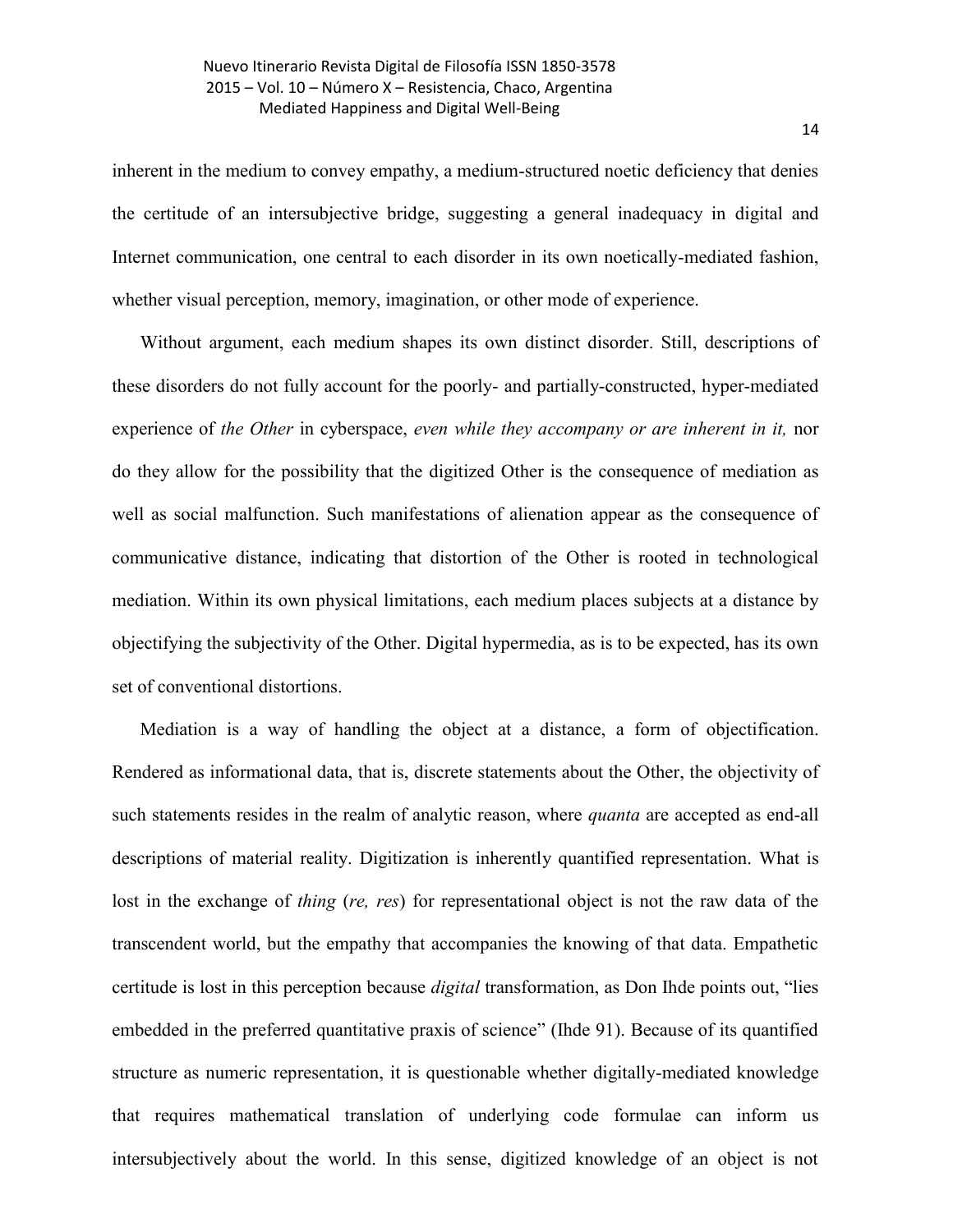*perception* but *decryption* of that object, generating endless speculation concerning the translation itself. In no medium is *epistemologically distancing* as formidable as in digitized cyberspace.

Interactive reiteration in cyberspace, devoid of the empathy that is intersubjectivity in faceto-face action, becomes habitual, leading to boredom. While this state-of-affairs may be true of non-digital media as well, exaggerated and uncritical claims for *interactivity* made by some "virtual realists" are misleading. Note this one-sided comment by Michael Heim:

Programming ceases to be unilateral when interactivity arrives. Digital switching is, of course, under the hood of interactivity. The computer establishes a reciprocal relationship between sender, viewer and producer…. [T]he digital era splatters attention spans till the shared sensibility dribbles into fragmentary, disintegrative de-construction (Heim 74).

Heim's technocratic enthusiasm overstates the power and the nature of computer *interactivity* by an uncritical use of terms such as *reciprocity* and *non-unilaterality* built on the shaky grounds of notions such as "shared sensibility," implying that a simultaneous co-lateral relationship, one of intersubjectivity, prevails in computer interactivity. In faceto-face empathetic communication, the sender-receiver relationship is mutual and simultaneous. This is not the case in digital interaction, however rapid the communication. *Digital interaction is always unilateral,* though the speed of its power to switch the direction of the signal camouflages this unilaterality with an appearance of immediate-collateral intersubjectivity. The very speed of digital transfer deceives the receiver as "simultaneous" *im*mediated intersubjective encounter. It is, the first and greatest of the digital deceptions, is not the only. At first, the exceptional speed of interactive reciprocity gives of a counterfeit sense of Heim's "shared," simultaneous empathetic experience. The user is easily deceived by switching speed into an intersubjective sense of primordial *im*-mediacy, "at-once-ness," but, guided by Edith Stein's reiterated empathy through outer perception, the deception is soon removed. The user of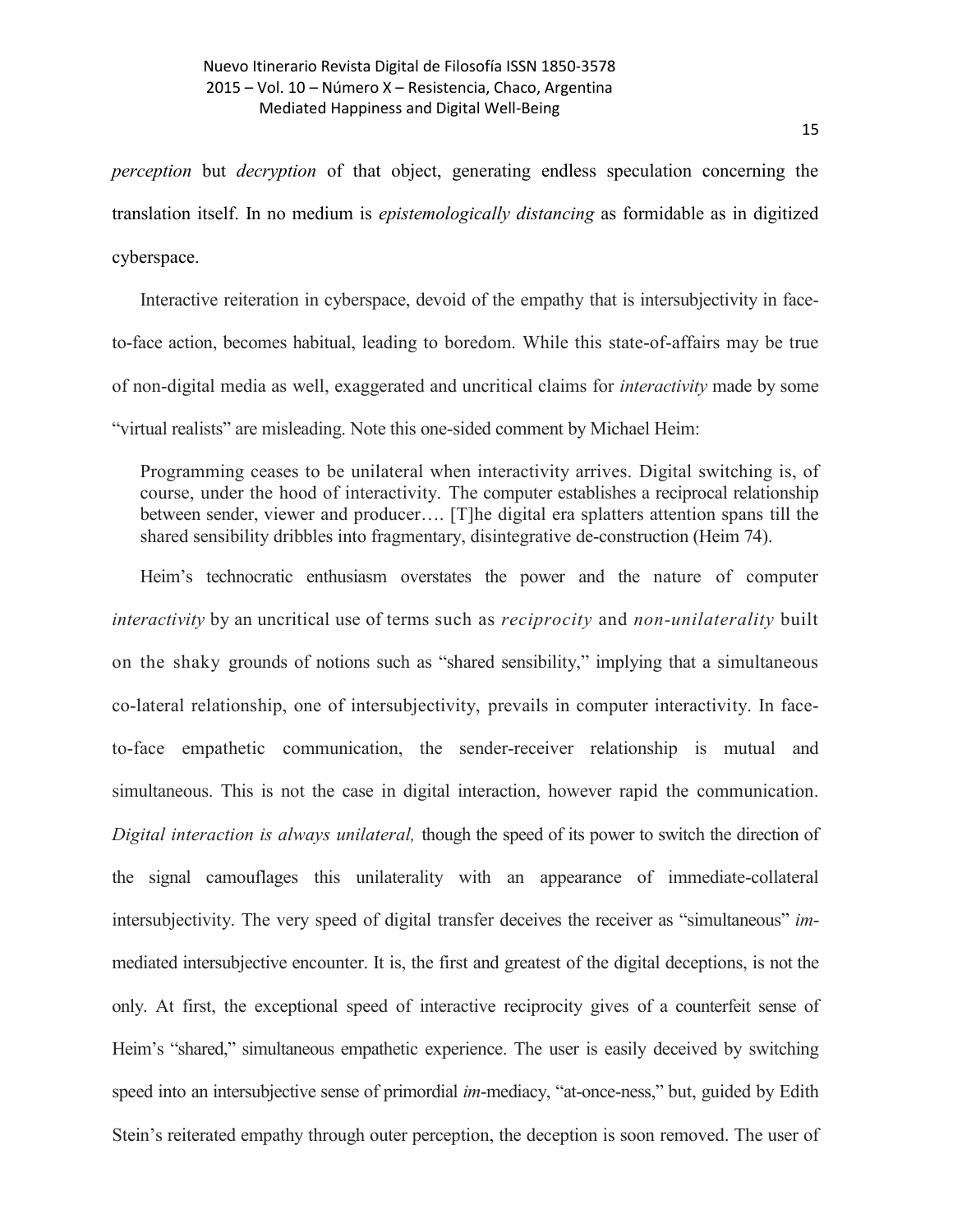digital technology soon experiences and learns the utter and tyrannical linearity of computer interactivity. The initial, deceitful spontaneity of the interactive click is replaced by recognition of the interactive trick, the quick epistemological sleight-of-hand, the tedium that characterizes the empty, non-empathetic relationship of man and machine, and leaves users in isolation imposed by the very troublesome sophistication of the medium itself. Unfortunately, as already noted, Stein's empathetic reiteration to find truth can be followed by reiterated deception. Reiterated empathy reveals interactivity to be one-sided, that is, unilateral, not collateral, because of the tyrannical "switching" linearity of online communication. The description of the structure of interactivity as the decentered nonlinearity of a matrix misidentifies the appearance of the highspeed sequentiality of hypermediated, unilinear communication provided by the digital medium as simultaneous "shared" experience of intersubjectivity. High-speed interactivity unwraps information sequentially at speeds that mimic all-at-once and face-to-face perception, which is "blurry," but "blurriness" may be understood as *natural precision* once terminological conflation of digital "sharpness" and "precision" are removed. The purpose is not to paint all "virtual realists" with the same skeptical brush. Heim's well-known positivist speculations are balanced by the less extravagant phenomenological descriptions of on-line consciousness made by Jarod Lanier, the scientist-artist who coined the term "virtual reality," and who convincingly argues against naïve realism and advises that "You Can't Argue with a Zombie." (2)The empathy of which Stein speaks is eidetic, so we may appropriately apply a term to intersubjective experience that is inaccurately attributed to hypertext interactivity: *non-linear.* Empathy not only epistemologically establishes the ontological reality of the eidetic Other, Stein's "foreign subject," as an apodictic pre-given, but also notices the absence of the Other when empathetic communion is not found in online communication. Heim's "virtual realism" is positivism in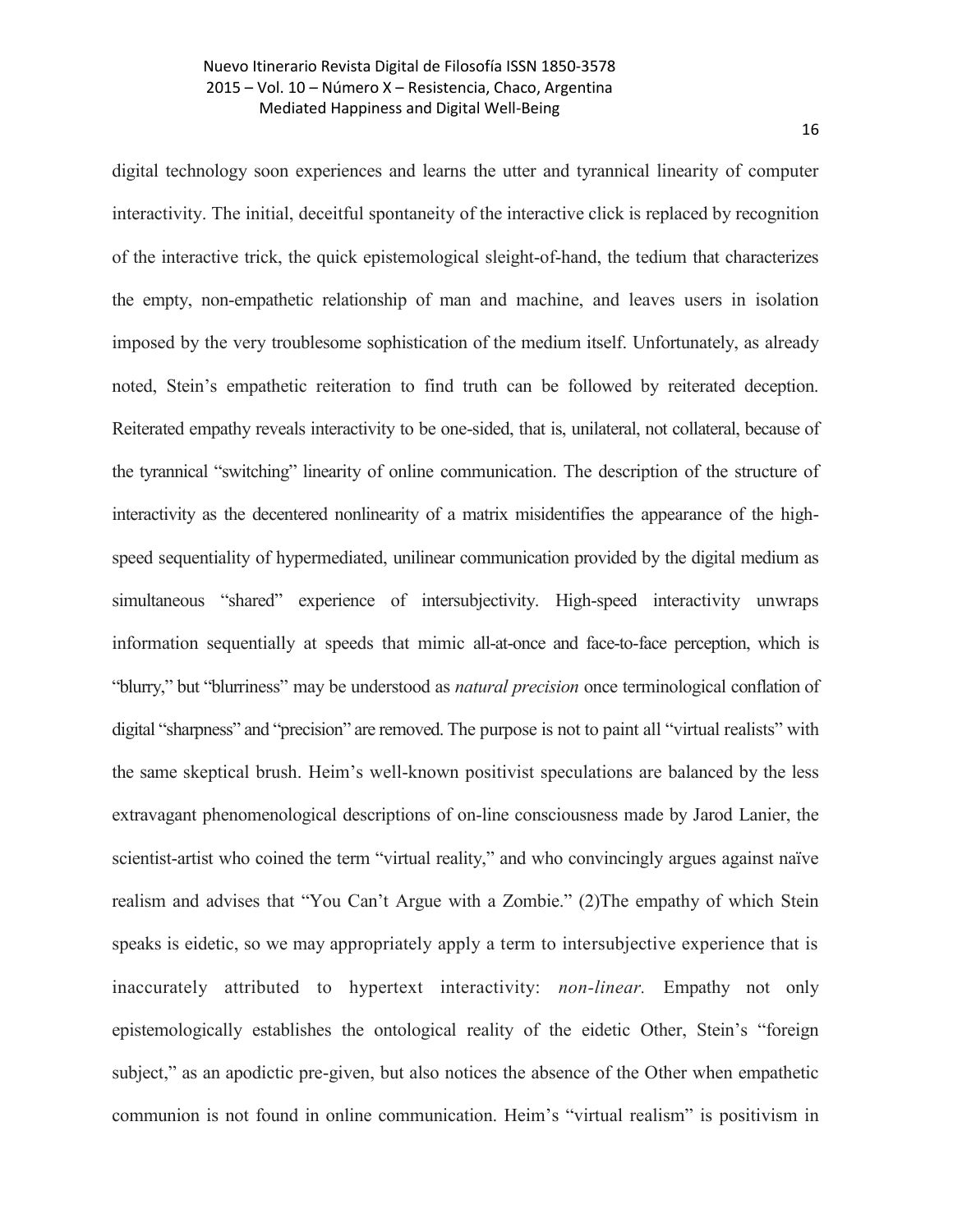realistic drag, though not as farfetched as the mechanism of Ray Kurzweil's claim in *The Age* 

*of the Spiritual Machine* that:

Over the next several decades, machine competence will rival—and ultimately surpass any particular skill one cares to cite, including our marvelous ability to place ideas in a broad diversity of contexts (5).

Stein, to the contrary, describes the communion found in the expression of empathy as "the

subject entirely absorbed" (Stein 98), not replaced or "surpassed," and Husserl, along the same

line, suggests that:

[Objectivity] does arise, however—in a preliminary stage—in understandable fashion as soon as we take into consideration the function of empathy and fellow mankind as a community of empathy and of language (*Crisis* 360).

The empathy of which Edith Stein speaks is eidetic, so we may appropriately apply a term

to intersubjective experience that is inaccurately attributed to hypertext interactivity: *non-*

*linear.* Empathy not only epistemologically establishes the ontological reality of the Other,

Stein's "foreign subject," as an apodictic pregiven. It also notices the absence of the Other

when empathetic communion is not found in digital communication. Heim's "virtual realism"

is bourgeois positivism in realistic clothing, though he is not as farfetched Ray Kurzweil, who

claims:

Over the next several decades, machine competence will rival—and ultimately surpass any particular skill one cares to cite, including our marvelous ability to place ideas in a broad diversity of contexts (*The Age of the Spiritual Machine* 5)

Stein, to the contrary, describes the communion found in the expression of empathy as

"the subject entirely absorbed" (Stein 98), not replaced or "surpassed," and Edmund Husserl

suggests that:

[Objectivity] does arise, however—in a preliminary stage—in understandable fashion as soon as we take into consideration the function of empathy and fellow mankind as a community of empathy and of language (*Crisis* 360).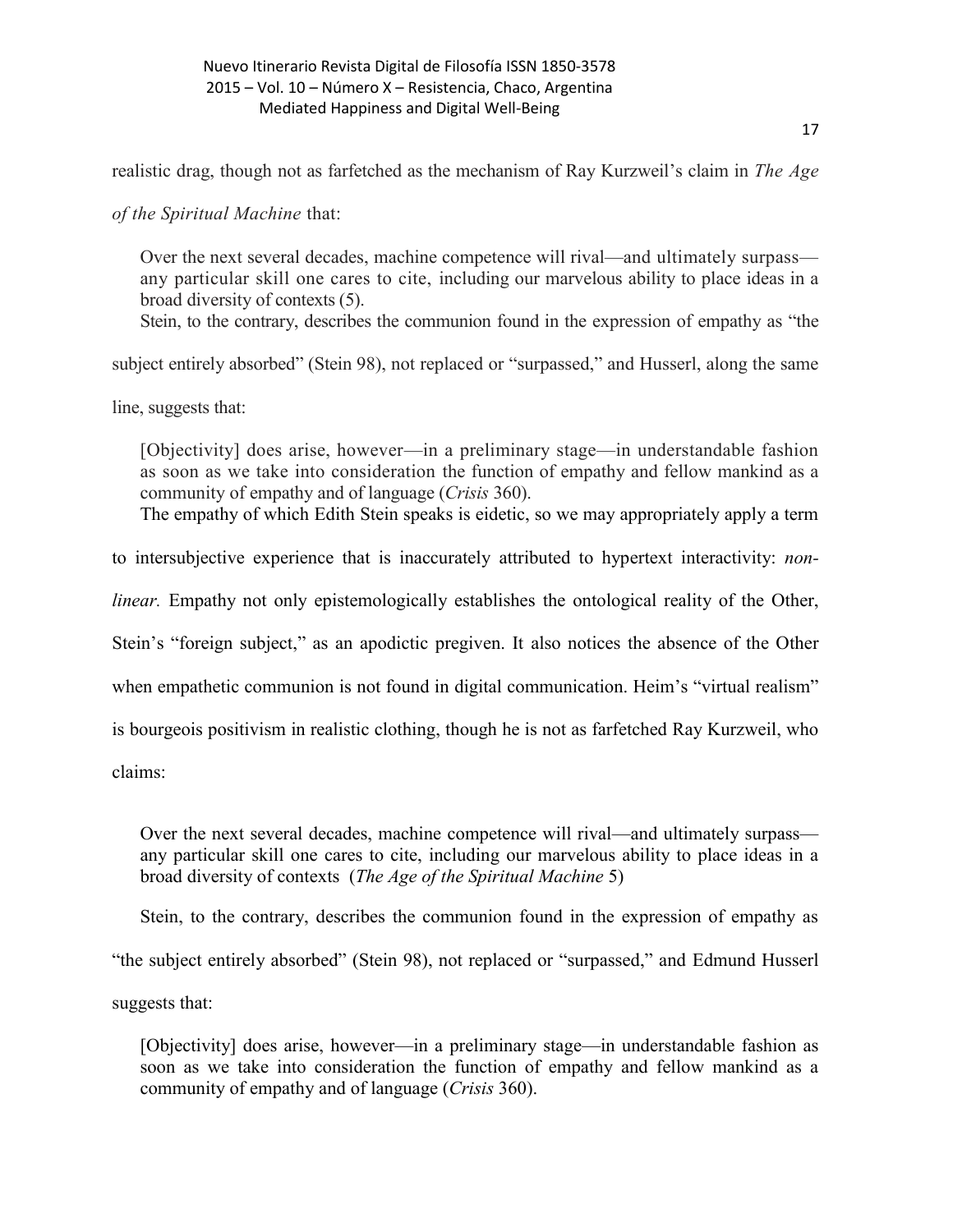The rigid linearity of "on-line-ness" inhibits the expressive communion that is the hallmark of face-to-face intersubjectivity for, according to Husserl, "The intersubjective world is the correlate of the intersubjective experience, mediated, that is, through 'empathy'." (*Ideas I* 387)

Social and cultural phenomena are experienced socially and culturally. As a consequence, the phenomenological *flâneur* at first removes himself from his existential individuality, the "self "of the limited psychophysical observer (perceiver), and becomes the generalized "man of the crowd," a social being, not an isolated, distinct, existential man in a Sartrean sense. This move is accompanied by the phenomenological reduction of the object. At the same time that the existence of the object of social and cultural phenomena is placed in abeyance, so too is the existence of the psychological and psychophysical ego put in *epoché.* The phenomenologist, Husserl warns, must always be on guard against "phenomenological residuum" that remains in the form of a "psychological ego" after the operation of the *epoché.*  But is the appropriate *displacing* of the existential, psychophysical *cogito*, in order to grasp the phenomenological *noemata* of lived experience, in fact merely a *replacing* of that psychological perspective with an existential sociological perspective that formulates an equally ungrounded self? If so, this is simply a repetition of the same ungrounded perspective that was problematic in terms of certitude at the beginning, precisely the reason for the phenomenological reduction in the first place. It is not the place of the phenomenologist to become embroiled in the debate over the genesis and composition of the self, whether it is personal, social, or cultural. The question is *not* how to *embody* (engender, racify, and so on), but how to *disembody* experience yet still explain that experience.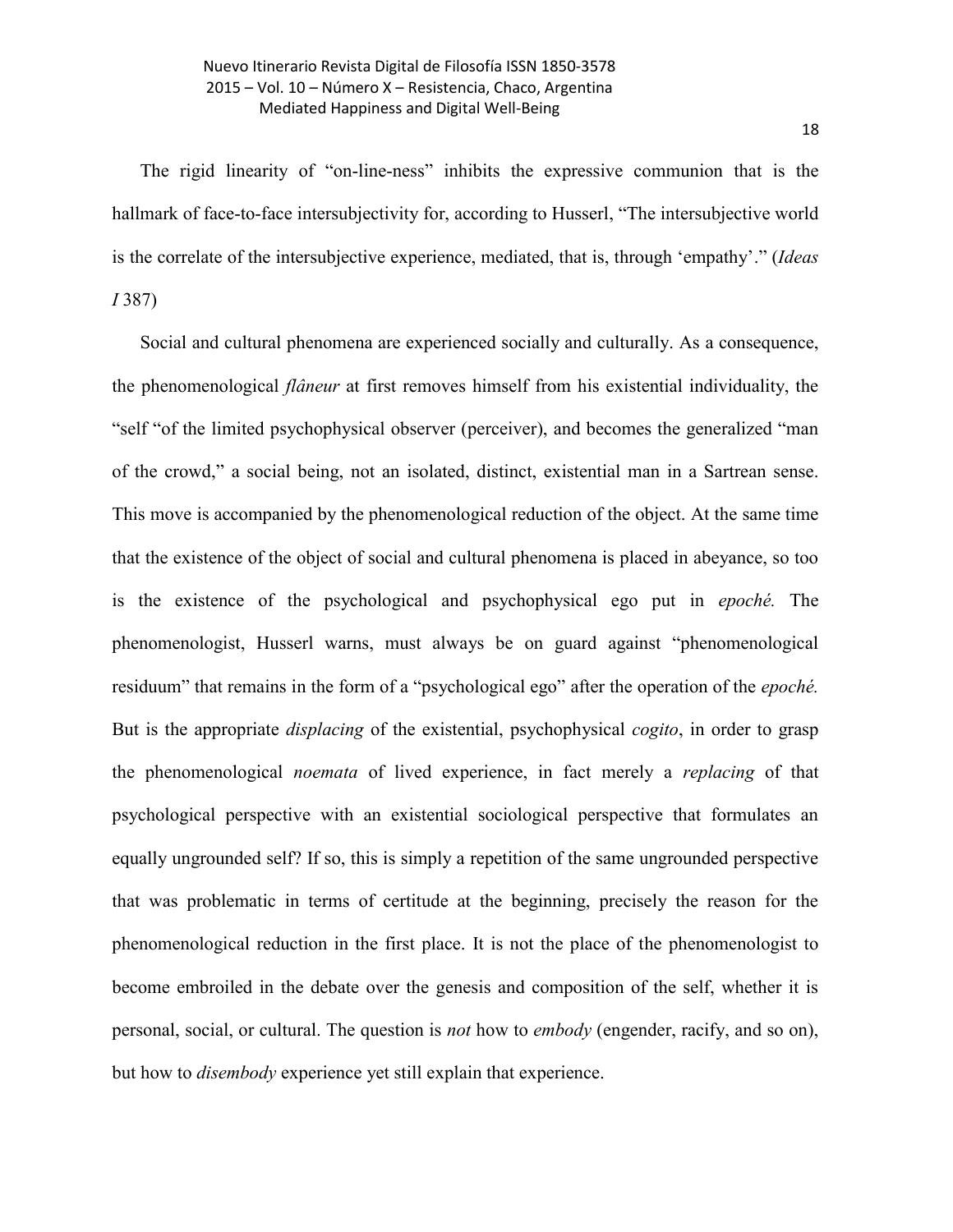Stepping aside from these debates does not dismiss the problem. If a social-cultural icon is experienced, must the experiencer also be social-cultural? Nothing is lost in the phenomenological reduction, Husserl holds, but much is gained.

Hence if anyone loves a paradox, he can really say, and say with strict truth if he will allow for the ambiguity, that the *element* that *makes up the life of phenomenology as of all eidetical science* is *"fiction,"* that fiction is the source whence knowledge of "eternal truths" draws its sustenance (*Ideas* 184).

Digitalized cyberlight extends from object to subject, from known to knower, reversing the direction of the phenomenological intentional flow, and *interactivity* in practice is *interpassivity* within the context of *interobjectivity*. Of interest here are questions of "intercorporeality" within the structure and functions of digitalized space, questions that deal with the problematic of digital bodies, specifically avatars and zombies. We will not here treat the intriguing disorders of social and cultural construction of the self that occur in genderbending, ethnicity-bending, and other deceptions now commonplace in digital space, except to note in connection to a remark made above concerning zombification a pertinent comment made by Husserl:

The corpse bears in itself the representation of a human soul but no longer appresents it; and thus we see precisely a corpse, which was a man, but now no longer is. (*Ideas II* 352)

## **Bibliography**

- Bruckman, Amy. "Gender Swapping on the Internet." *Technology and Science.* Ed. Dianne Fallon. Madison, WI: Coursewise Publishing, 1999. 100-103.
- Gelder, Tim van. *Wooden Iron? Husserlian Phenomenology Meets Cognitive Science.* Spring 1996. 2 Aug. 1997. http://www.phil.indiana.edu/ejap/1996.spring/vangelder.1996.spring.html Heim, Michael. *Virtual Realism.* New York: Oxford University Press, 1998.
- Husserl, Edmund. *Cartesian Meditations.* Trans. Dorion Cairns. The Hague, Netherlands: Martinis Nijhof, 1969.
- *—. The Paris Lectures.* Trans. Peter Koestenbaum. The Hague, Netherlands: Martinus Nijhof, 1967.
- —. *The Crisis of European Sciences and Transcendental Phenomenology.* Evanston, Illinois: Northwestern University Press, Kurzweil, Ray. T*he Age of the Spiritual Machine.* New York: Viking, 1999.